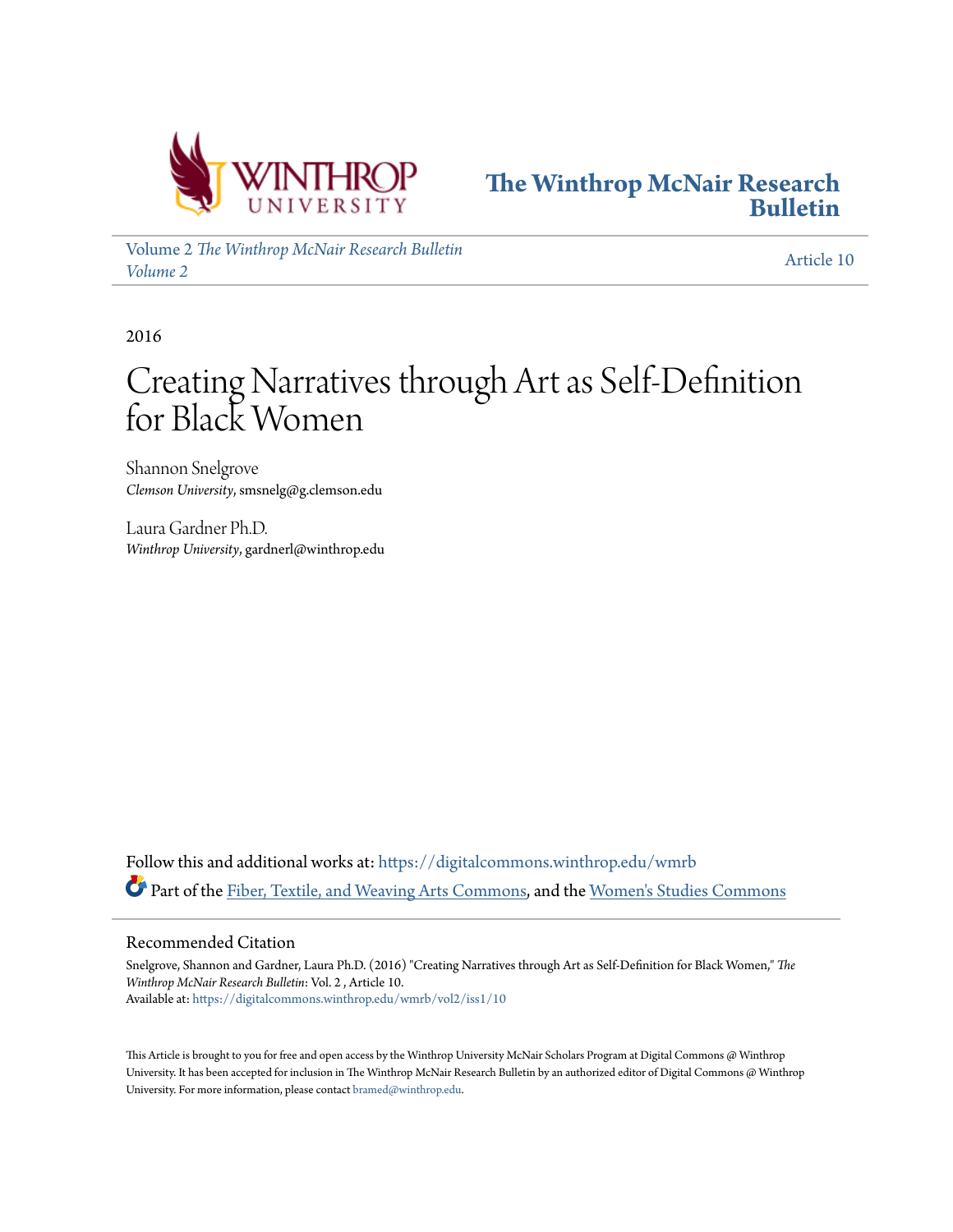# **Creating Narratives through Art as Self-Definition for Black Women**

Shannon Snelgrove Laura Gardner, Ph.D. (Mentor)

## **ABSTRACT**

The purpose of this study was to examine ways in which Black female artists have created narratives through art as self-definition. These artists have responded to stereotypical stories and images of Black women by creating self-defined stories and images. This study specifically focused on Faith Ringgold because she has combined narrative and visual art in story quilts that present Black women as empowered, multidimensional people. Her story quilt *Who's Afraid of Aunt Jemima* reclaims the narrative of the stereotypical Black mammy character, Jemima. Ringgold depicts Jemima as a liberated, dynamic entrepreneur and family woman. In creating positive characterizations of Black women, Ringgold does not flatten her characters. They are rounded with all the complexities that come with being human.

Themes of self-definition were further investigated through narrative inquiry of biographies of twenty-five notable Black women artists of the twentieth century. The artists are from a variety of time periods within the twentieth century and include painters, sculptors, collage artists, fabric artists, and photographers. Their biographies were thematically analyzed. Findings showed that about half of the artists clearly intended to express self-definition through their art in response to stereotypes of Black women. The overwhelming majority of this half were not only concerned with creating an image of self, but also with depicting Black women in general in a positive light, illustrating them as diverse, complex people.

#### **BACKGROUND**

Self-definition is especially important for Black women because they experience the intersecting oppressions of racism and sexism (Copeland, 1977), which both contribute to the creation and perpetuation of controlling images of Black womanhood (Collins, 2000). According to Collins (2000), rather than accepting these images, Black women have "crafted identities designed to empower them[selves]" (pp. 97-98).

Hood (2001) suggests there is a long tradition of Black women who have used the arts to express self-definition. Faith Ringgold (Figure 1), who makes story quilts telling her lived experience and larger stories of Black women (Koppman, 1991), stood out to me among the Black women artists I researched as the one who speaks most directly to the importance of self-definition through narrative and art.

In her story quilt, *Who's Afraid of Aunt Jemima* (Figure 2), Ringgold (1996) deals directly with a controlling image of Black

womanhood—Aunt Jemima (Figure 3). Aunt Jemima was a mammy figure used as the face of a pancake mix (Morgan, 1995). She existed beyond the box. Smith (1999) points out that "a systematic effort was made to give Aunt Jemima a personal history and make her a 'real southern cook'" (p. 351). Aunt Jemima's portrayal as a one-dimensional happy servant "obscured the reality of Black people's lives" (Ritterhouse, 2009, p. 185). With her story quilt, Ringgold changes the narrative. She develops the protagonist, Jemima Blakey, as a multidimensional empowered businesswoman (Ringgold, 1996). Accordingly, Hudson (1995) suggests that "understanding the power of image to construe a social reality," Black artists have taken on the work to "convey Black life more realistically" (pp. 136-137).

The identification of themes of selfdefinition in Faith Ringgold's work led to narrative inquiry of stories of other Black women artists.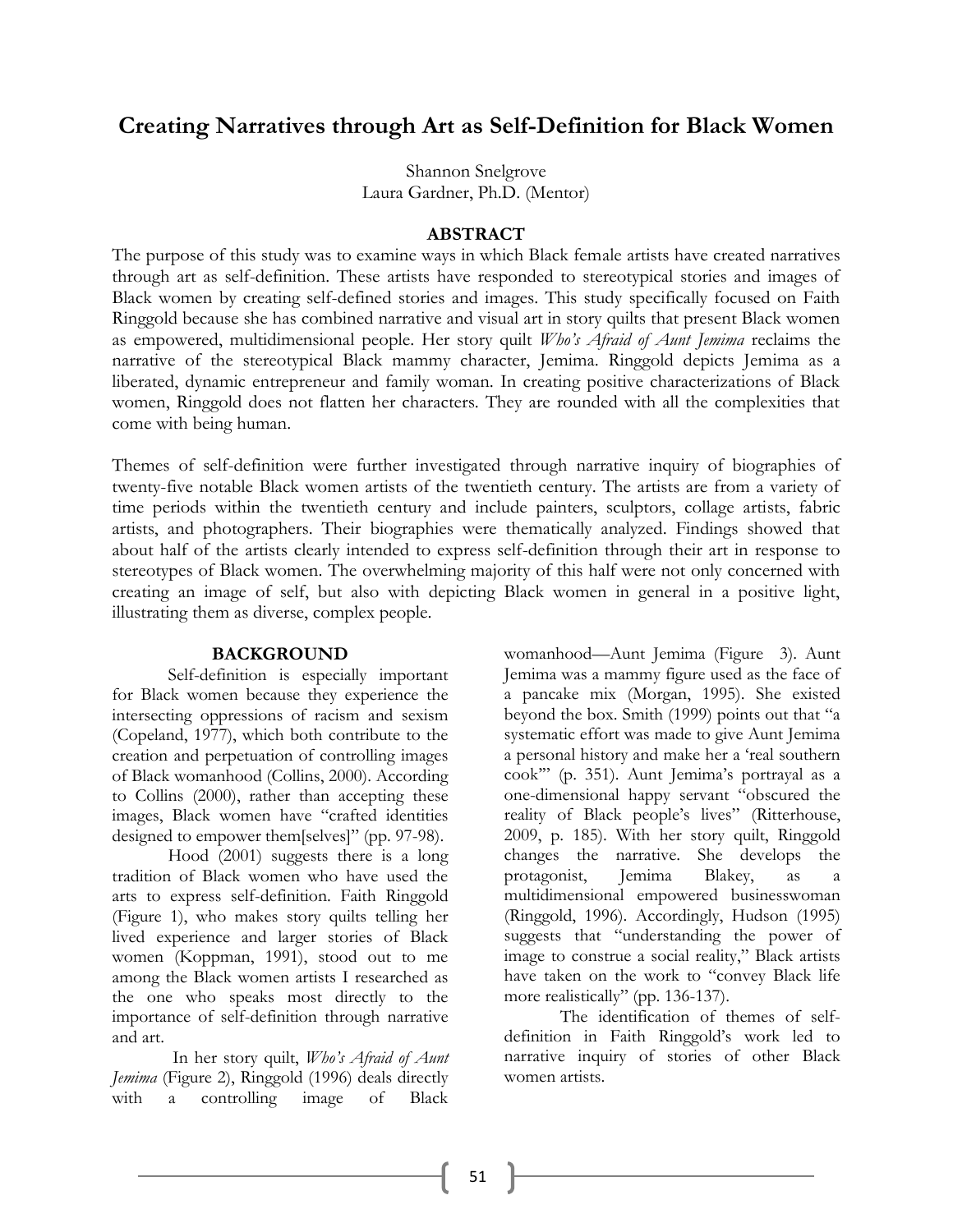

**Figure 1**



**Figure 2**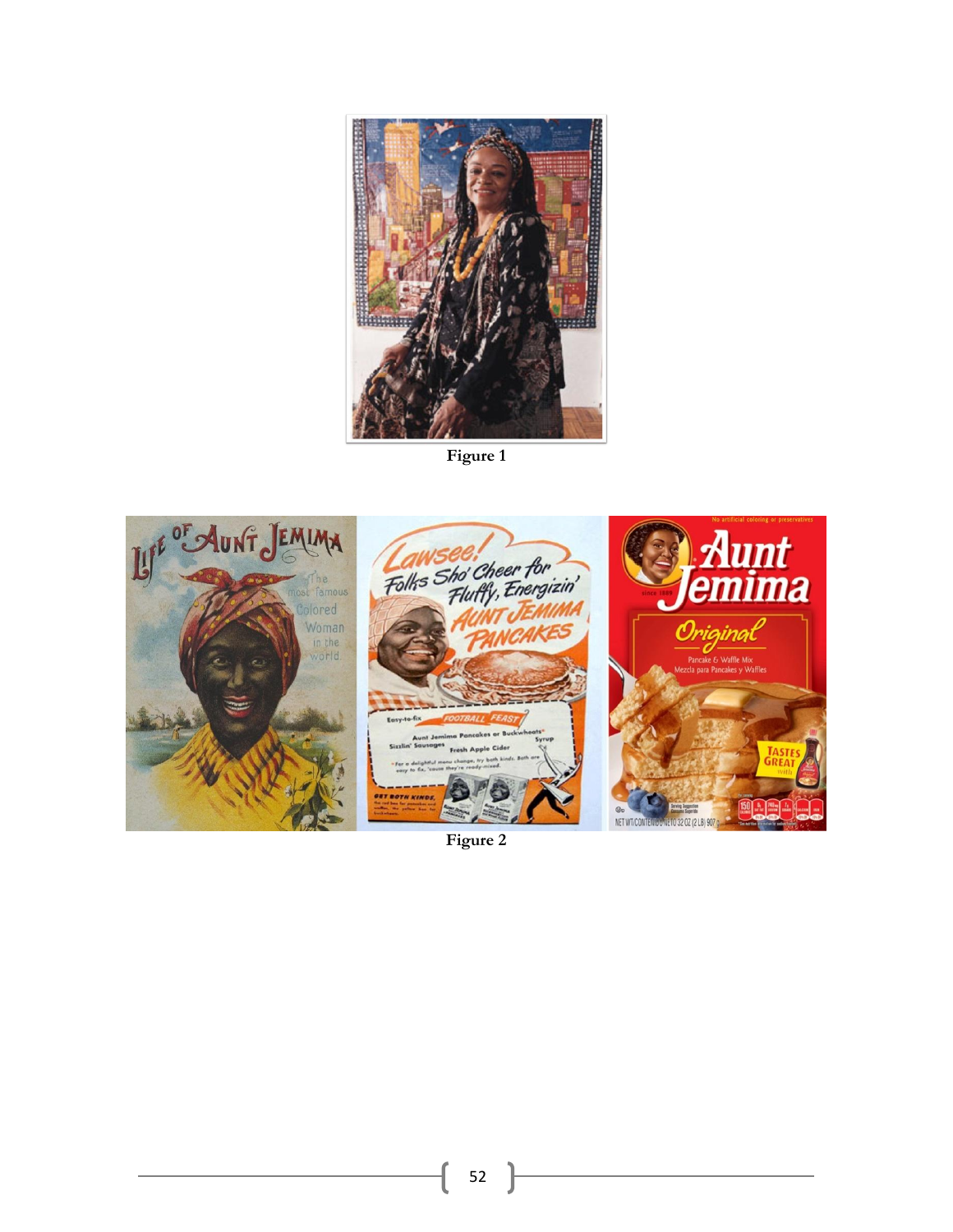

Figure 3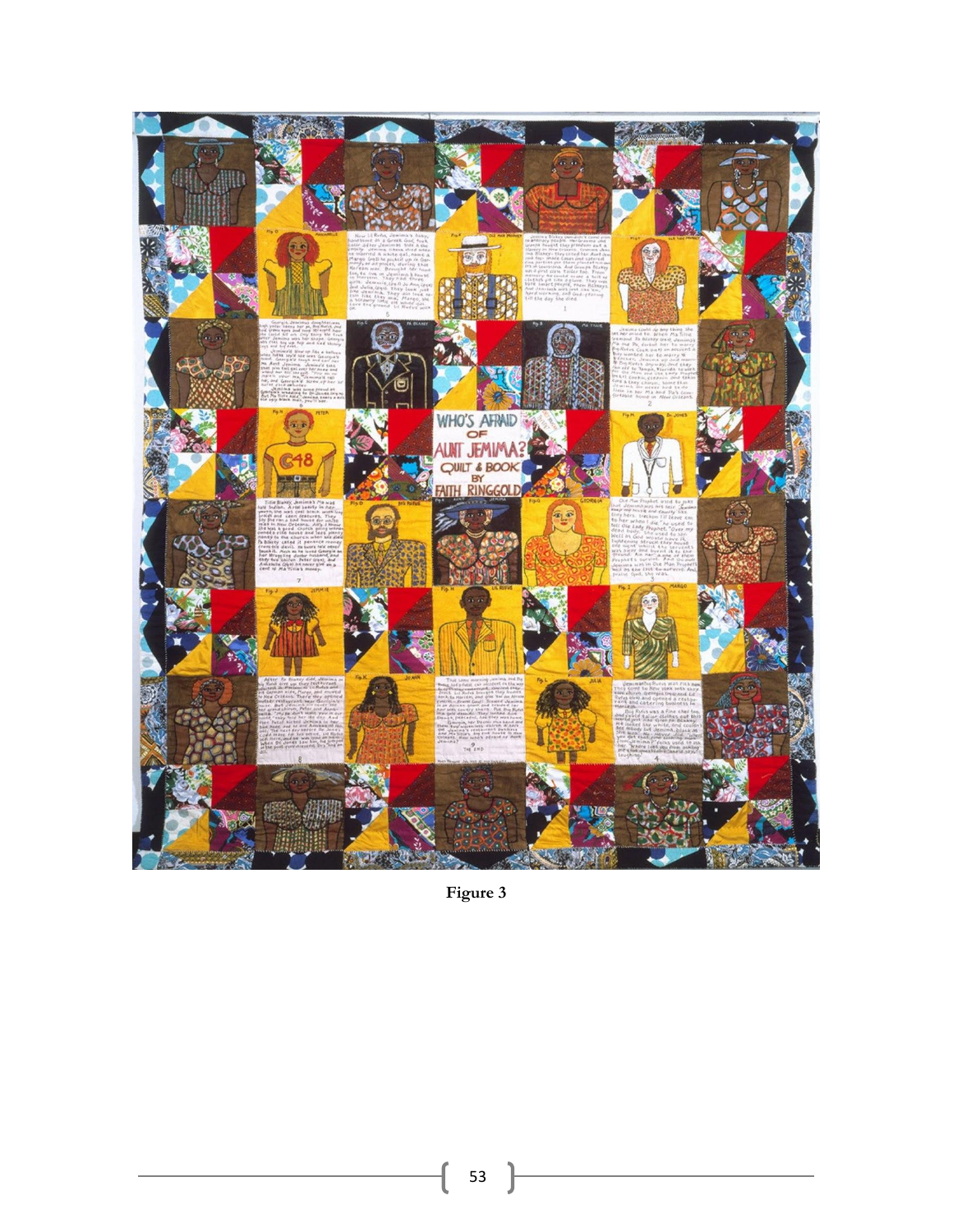## **METHODS**

The methods for this study are based on narrative inquiry, which is "a way of understanding experience…the stories of the experiences that make up people's lives…stories lived and told" (Clandinin & Connelly, 2000, p. 20). I applied narrative inquiry by reading and thematically analyzing biographies of twentyfive of the most prominent Black women artists of the twentieth century. These biographies came from "African American Women Artists," a section of the book *Women Artists of Color: A Bio-Critical Sourcebook to 20th Century Artists in the Americas* (Farris, Kramer, & Wasserman, 1999). "This book attempts to provide a representative sample of older and/or deceased artists who helped pave the way for future generations; mature, midcareer mainstream artists with national/international reputations; and younger, emerging artists" (Farris, 1999, p. xiv). The artists include painters, sculptors, collage artists, fabric artists, and photographers.

I counted the number of the artists' biographies that fit into two themes. The biography had to meet Theme One to be considered for Theme Two. Theme One is "artist rejects stereotypes and uses empowering images of self as a primary subject matter in her art." Theme Two is "artist's intention is not only to portray herself, but to portray Black women at large in a positive light." For the theme to be counted, the biographer had to clearly state that theme; I did not leave it to my own interpretation.

#### **RESULTS**

Out of the total of twenty-five artist biographies, thirteen fit Theme One: "artist rejects stereotypes and uses empowering images of self as a primary subject matter in her art." Out of the thirteen biographies that fit Theme One, twelve fit Theme Two: "artist's intention is not only to portray herself, but to portray Black women at large in a positive light."

Themes found in biographies of 25 of the most prominent Black women artists of the 20th century

| CCIICUI V                     |                  |
|-------------------------------|------------------|
| Theme                         | Number of        |
|                               | biographies      |
| 1. Artist rejects stereotypes | $13$ out of $25$ |
| and<br>uses empowering        |                  |
| images of self as a primary   |                  |
| subject matter in her art.    |                  |
| 2. Artist's intention is not  | 12 out of 13     |
| only to portray herself, but  |                  |
| to portray Black women at     |                  |
| large in a positive light.    |                  |
| (Must meet Theme One in       |                  |
| order to be considered for    |                  |
| Theme Two.)                   |                  |

#### **DISCUSSION**

Considering the endless variety of subject matters that art can contain, the fact that thirteen out of twenty-five of the artists actively rejected stereotypes and used empowered images of self as a primary subject matter is significant. The overwhelming majority of the artists who used images of self as a primary subject matter did so not only to portray themselves, but also to convey a positive image of Black women as a whole. These artists have created their own sense of self via artistic narratives, and have also attempted to redefine the identity of their people.

It may seem counterproductive for one to attempt to define the identity of Black people as a whole in the name of self-definition. However, the artists represented in this research did not declare a single overarching Black identity. They presented complex narratives of multidimensional Blackness. They did not attempt to box people into one identity; they offered many possibilities of what Blackness can look like in response to pervasive stereotypical narratives.

This research is a starting point for further inquiry into the empowerment of women and people of color through art. Through this project, I have been exposed to concerns, challenges, and intentions of artists who use their art as a medium of self-definition. I am now prepared to interview, survey, and